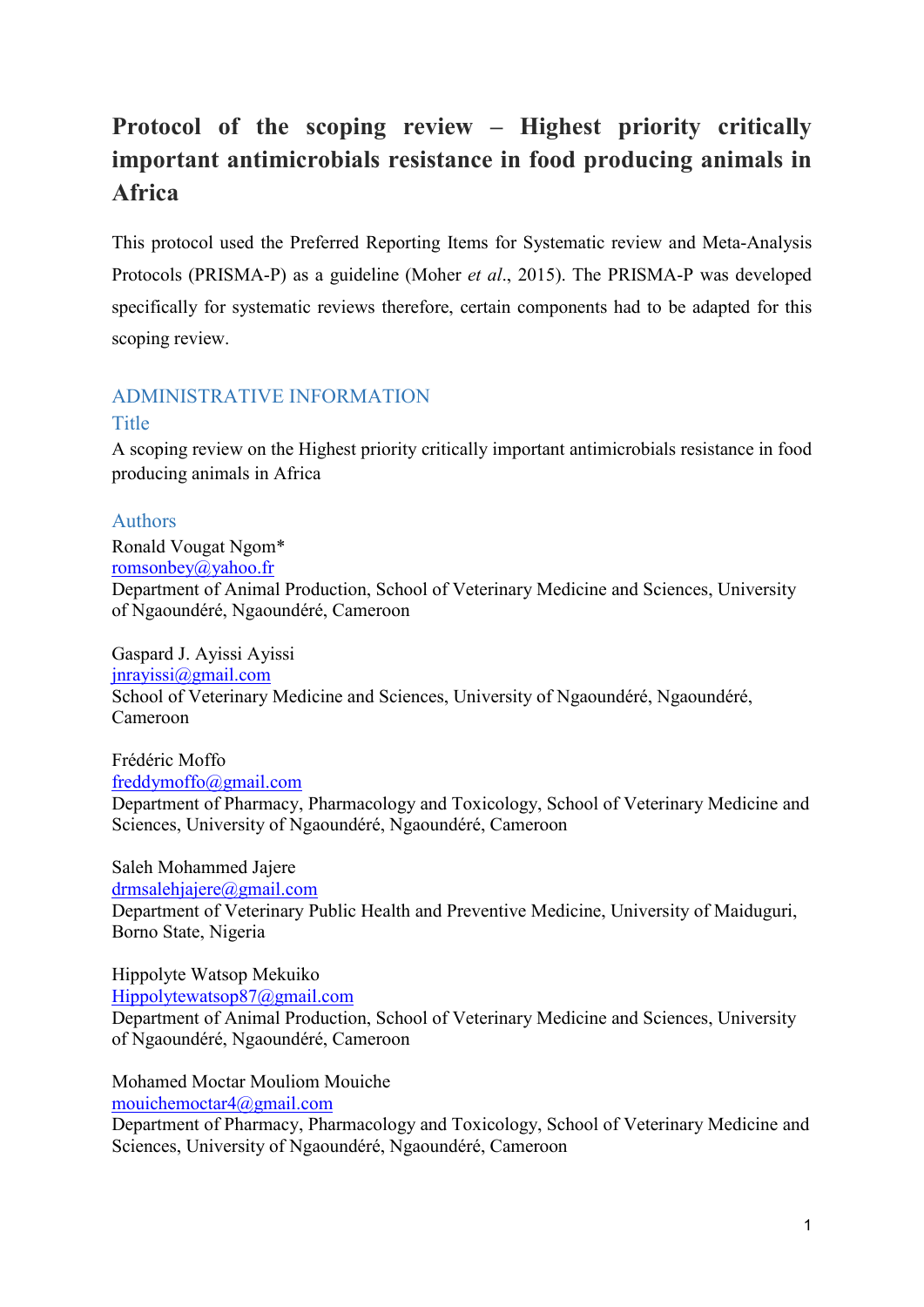Gertraud Schüpbach [gertraud.schuepbach@vetsuisse.unibe.ch](mailto:gertraud.schuepbach@vetsuisse.unibe.ch) Veterinary Public Health Institute, Vetsuisse Faculty, University of Bern, Bern, Switzerland

#### Luís Pedro Carmo

[luis.gomesdocarmo@vetsuisse.unibe.ch](mailto:luis.gomesdocarmo@vetsuisse.unibe.ch)

Veterinary Public Health Institute, Vetsuisse Faculty, University of Bern, Bern, Switzerland Norwegian Veterinary Institute, Elizabeth Stephansens vei 1, 1433 Ås, Norway

#### **Corresponding author**

Ronald Vougat Ngom, [romsonbey@yahoo.fr](mailto:romsonbey@yahoo.fr)

| <b>Contributions</b>                   |                            |
|----------------------------------------|----------------------------|
| Contribution                           | <b>Authors</b>             |
| Concept idea                           | VN, LC                     |
| Drafting protocol                      | VN, MJ, MF, LC             |
| Defining eligibility criteria          | A11                        |
| Search strategy                        | VN                         |
| Search verification                    | VN, LC                     |
| Title and abstract screening           | AA, MJ, VN, WM             |
| Full-text screening                    | AA, MJ, VN, WM             |
| Data extraction                        | AA, VN, MF, WM, LC         |
| Data analysis and synthesis of results | AA, VN, MF, MJ, MM, WM, LC |
| Drafting paper                         | AA, VN, MF                 |
| Reviewing paper                        | GS, MM, LC                 |

#### Support

This project have not be funded.

# INTRODUCTION

## Rationale (3)

Antimicrobial resistance (AMR) is a serious public health concern and one of the most important health challenges in the  $21<sup>st</sup>$  century that requires action across all government sectors and society (FDA, 2020; Tarakdjian *et al*., 2020). A recent review estimated that the death rate attributable to AMR was highest in African regions (Murray *et al*., 2022). The AMR situation in Africa is compounded by several factors, including lack of access to appropriate antimicrobial therapy, limited regulations to control the use of antimicrobials in human and veterinary medicine, limited/lack of surveillance systems, lack of infrastructural and institutional capacities, inadequate use of antimicrobials, and lack of treatment guidelines (Ngom *et al.,* 2017; Mouiche *et al.,* 2018; Elton *et al.,* 2020).

AMR has a complex epidemiology. Resistant bacteria can be transmitted across species and ecosystems. It is well known that antimicrobial use (AMU) is the main driver of AMR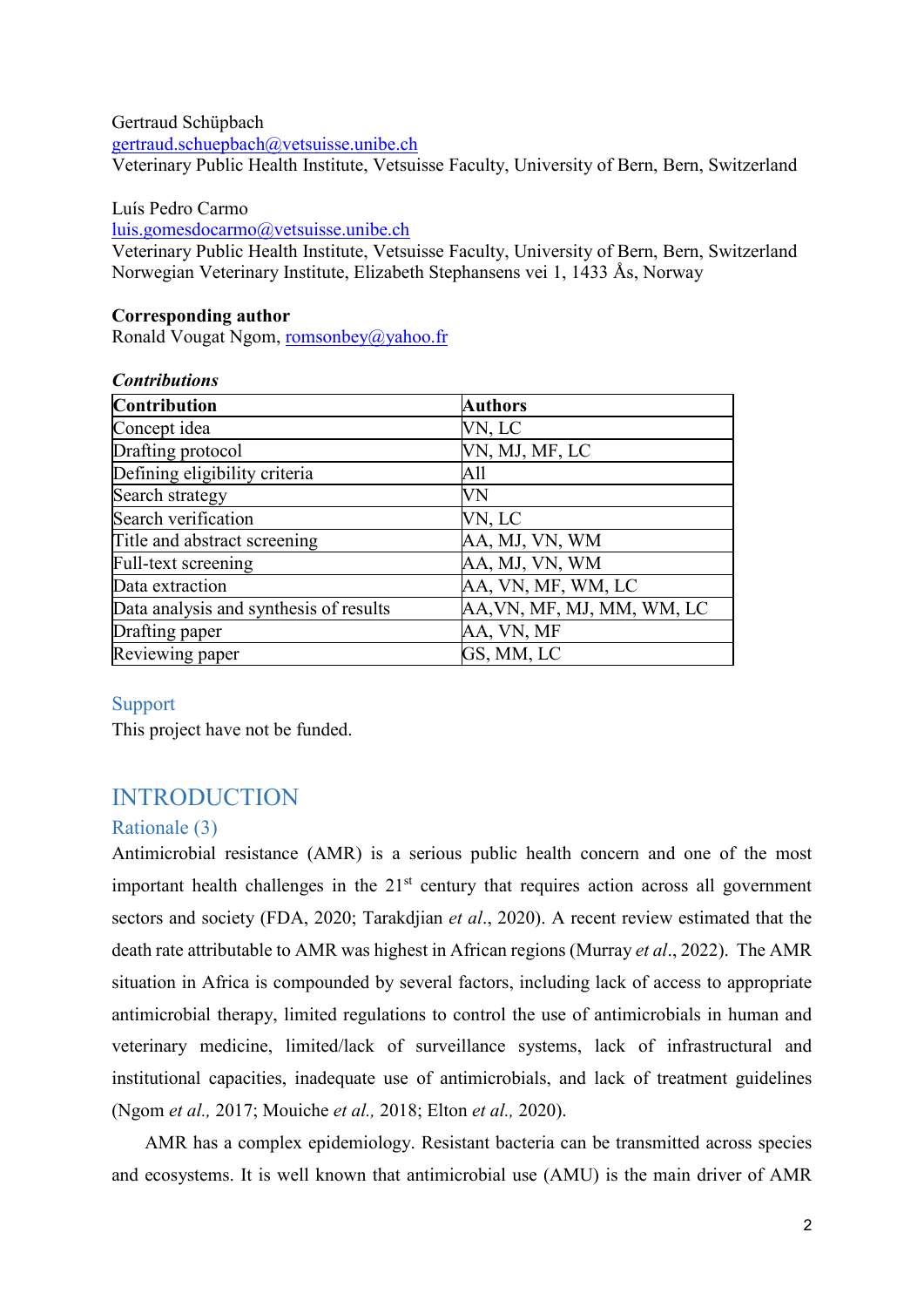(Dutra *et al*., 2021). About 73% of all antimicrobials sold worldwide are used in livestock production. From these more than two thirds are reported for use in poultry, pigs and cattle (Van Boeckel *et al*., 2017; FAOSTAT, 2021). In addition, Tiseo *et al*. (2020) estimated that between 2010 and 2030, the global consumption of antimicrobials will increase by 67%, with a third of the increase in livestock imputable to shifting production practices in middle-income countries.

The use of antimicrobials for livestock production raises concerns about the emergence and selection of resistant bacteria within these systems. Resistant bacteria could afterwards be transmitted to humans leading to a negative impact in population health and the economy (De Oliveira *et al*., 2020; Dutra *et al.,* 2021). Evidence indicates that a reduction in AMU in animal husbandry would lead to a decrease in AMR levels (WHO, 2017).

Measures to reduce AMU in animal production are particularly stringent with the use of highest critically important antimicrobials (HPCIAs) (Diana *et al*., 2021). Due to their importance for the treatment of specific infections in humans, the use of HPCIAs in food producing animals should be restricted to particular cases, according to strict indication criteria, in order to minimize AMR development (WHO, 2018). Following this recommendation, several developed countries have taken steps to reduce HPCIAs usage in production animals (Trauffler *et al*., 2014; Obritzhauser *et al*., 2016; [Diana](https://www.sciencedirect.com/science/article/pii/S1751731120300938#!) *et al*., 2021; Ngom *et al*., 2022). However, little is known about African countries. Previous systematic reviews on AMU and resistance in food producing animals in Africa indicated a large deficit of data on HPCIAs usage and resistance (Cuong *et al*., 2018; Kimera *et al*., 2020). Summarize available information on HPCIAs resistance in Africa is for great importance for policies and mitigation strategies to reduce the public health risk of AMR. To the best of our knowledge, this will be the first scoping review focused on HPCIAs resistance in livestock production in Africa.

#### Objectives (4)

This protocol defines the methodology to review and summarize the available information on HPCIAs resistance in livestock production (poultry, cattle, pigs, goats and sheep) in Africa to better inform future policies aiming to control AMR in the food production chain.

This scoping review has the following objectives:

- To identify and describe the existing literature on HPCIAs resistance (prevalence and genotyping) in food-producing animals in Africa;

- To identify and discuss any research gaps within this topic.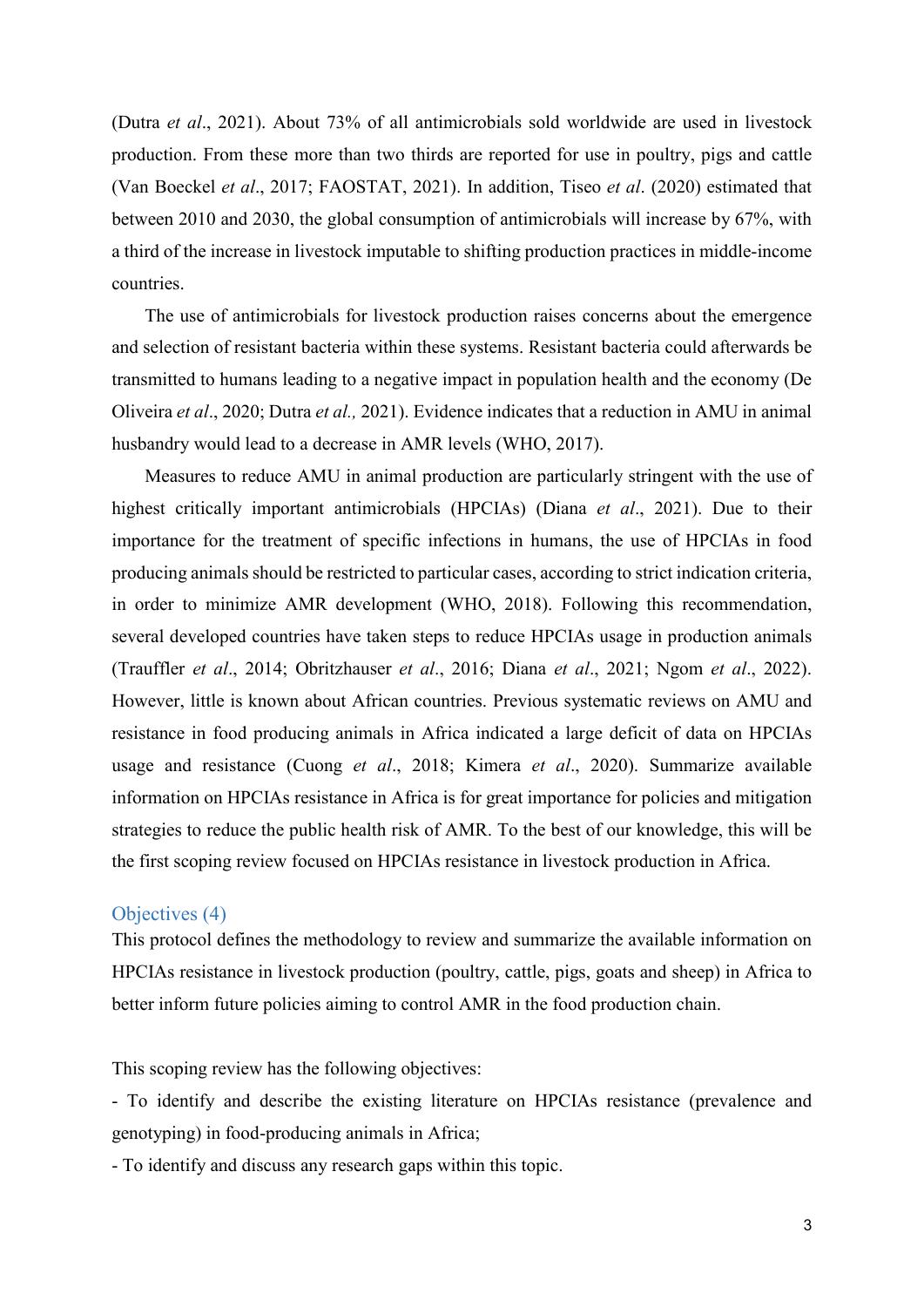The specific PICo elements are:

1. **P**opulation: poultry, cattle, pigs, goats and sheep

2. **I**nterest: *Escherichia coli, Salmonella* spp, *Campylocater* spp, *Staphylococcus aureus; Enteroccocus* spp resistant to HPCIAs

3. **Co**ntext: African countries

# **METHODS**

### Protocol and Registration (5)

This protocol is archived at the Veterinary Public Health Institute of University of Bern in Switzerland website and published online with Systematic Reviews for Animals and Food (SYREAF) available at: http://www.syreaf.org/.

# Eligibility criteria (6)

# *Inclusion critedia*

- 1. Criteria related with the elements of the PICo question (Population, Interest and Context).
- 2. Language: Publications in English and French.
- 3. Publication types: Journal articles reporting original research data, fulfills the study design eligibility criteria (cross-sectional, longitudinal study, case-control study, cohort study)
- 4. Publication date: 2001 to 2021 because according to previous reviews on AMR in Africa, most of the studies were carried out after 2010 (Mouiche *et al*., 2019; Kimera *et al.*, 2020; Kivumbi et Standley, 2021).
- 5. Geographical location of studies: African countries
- 6. Availability of full-text article

#### *Exlusion criteria*

1. Studies reporting aggregated data such as studies with the methodology or results aggregating resistance rates in a large category such as 'Gram-negative organisms', Grampositive organisms or 'Enterobacteriaceae' or bacteria selected (*Escherichia coli, Salmonella* spp, *Campylocater* spp, *Staphylococcus aureus; Streptococcus pneumoniae; Enteroccocus* spp) with others bacteria.

- 2. Studies without information on total bacteria isolates
- 3. Studies reporting aggregated data on HPCIAs and non HPCIAs resistance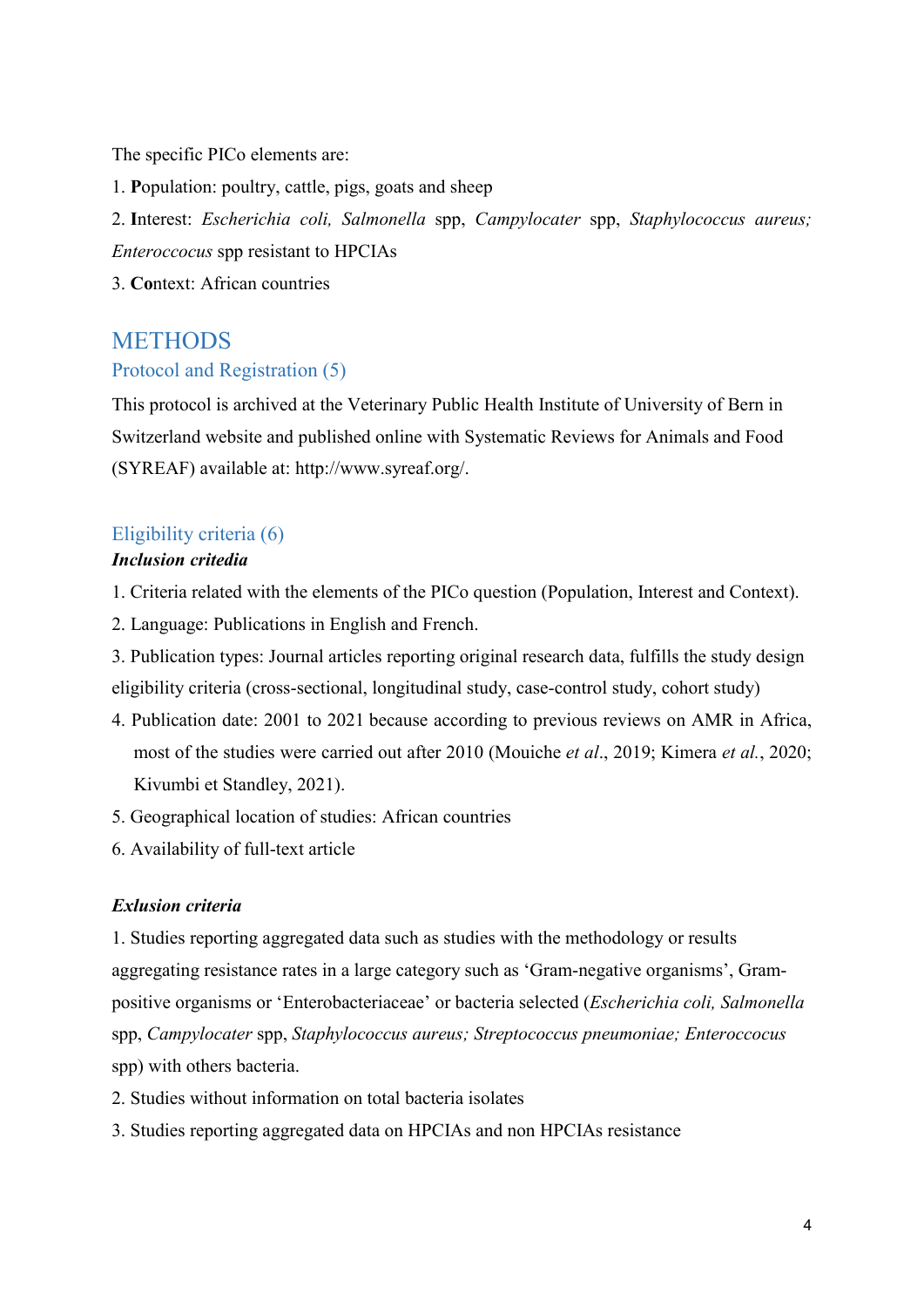#### Information sources (7)

To identify potentially relevant documents, the search will be conducted in four databases: CAB abstract (OVID interface), Web of Science (WOS), and PubMed available via the University of Bern (Switzerland) and African Journals Online databases.

All the databases of WOS will be used (Web of science core collection, BIOSIS Citation Index, KCI-Korean Journal Database, Medline, Russian Science Citation Index and SciELO Citation Index). However, we will exclude the following editions: Arts & Humanities Citation Index (A&HCI), Conference Proceedings Citation Index-Science (CPCI-S), Conference Proceedings Citation Index-Social Science & Humanities (CPCI-SSH) and Social Sciences Citation Index (SSCI).

As a search validation procedure, we will scan the reference lists of relevant review papers on this topic. Relevant articles found will be treated in an identical manner to those found during the initial database search.

#### Search (8)

The search terms will be the same for all databases, but the formatting of the terms will vary due to different architectures in the databases (see supplement). If applicable, search terms will include subject heading search, such as Medical Subject Headings (MeSH) from Pubmed. The concept of the search strategy will be the following:

[**HPCIAs**] AND [**resistance or resistant or susceptibility**] AND [**cattle or poultry or pig or sheep or goat**] AND [**African countries**].

The general search strategy to identify studies relevant to the PICo of this review will be the following:

 **#1** ("highest priority critically important antimicrobial" or HPCIA or HP-CIA or ketolide or cephalosporin or cefcapene or cefdaloxime or cefdinir or cefetamet or cefixime or cefmenoxime or cefodizine or cefotaxime or cefovecin or cefpimizole or cefpodoxime or cefteram or ceftibuten or ceftiofur or ceftiolene or ceftizoxime or ceftriaxone or cefoperazone or ceftazidime or oxacephems or quinolone or Levofloxacin or ciprofloxacin or norfloxacin or danofloxacin or eurofloxacin or moxifloxacin or ofloxacin or norfloxacin or marbofloxacin or gemifloxacin or enoxacin or lomefloxacin or sparfloxacin or gatifloxacin or polymyxin or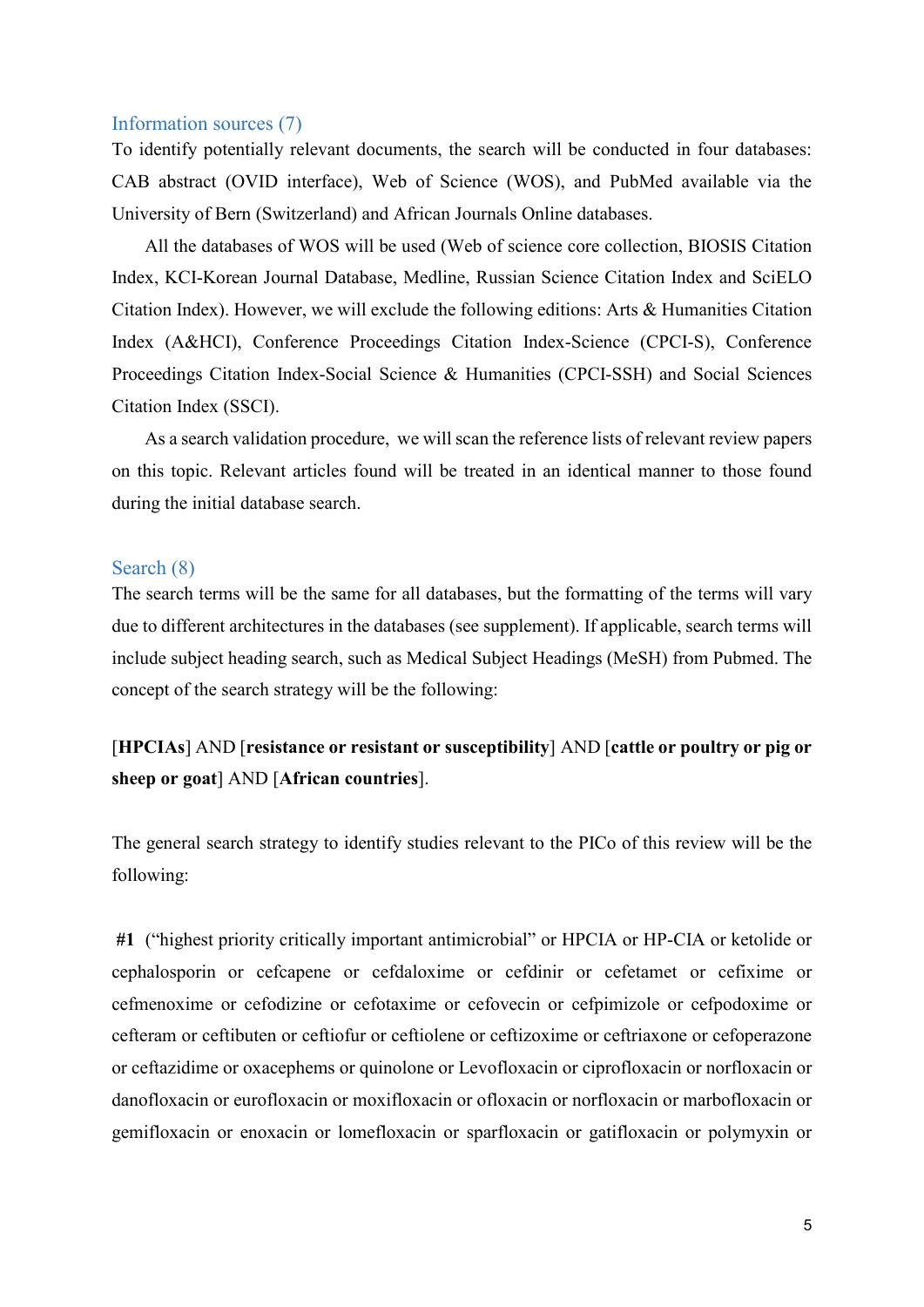macrolide or tilmicosin or erythromycin or spiramycin or tulathromycin or glycopeptide or colistin or tylosin or vancomycine or teicoplanine)

**#2** (resistance or resistant or susceptibility or susceptible)

**#3** (pig\* or swine\* or pig\* or weaner or fattener or sow or piglet\* or boar or boars or "*Sus domesticus*" or chick\* or poultry\* or broiler\* or layer\* or turkey\* or duck\* or geese or goose or fowl\* or avian\* or egg or eggs or bird\* or hen or hens or "gallus gallus" or flock\* or cattle or beef or cow\* or calf or calves or "Bos indicus" or heifer\* or bull\* or bovine or dairy or zebu or sheep\* or caprine or goat\* or ovine or ewe, or "small ruminant" or "food-producing animal\*" or "food animal\*" or " animal husbandry" or "animal farming" or "domestic animal\*" or livestock)

**#4** (Africa or African or Comoros or Djibouti or Madagascar or Malawi or Seychelles or Cameroon or "Central African Republic" or Chad or Congo or "Equatorial Guinea" or "Atlantic Islands" or Gabon or Morocco or Sudan or Botswana or Lesotho or Swaziland or Benin or "Burkina Faso" or "Cape Verde" or Ghana or Guinea or Mauritania or Niger or Senegal or "Sierra Leone" or Togo or Burundi or Eritrea or Ethiopia or Kenya or Mozambique or Rwanda or Somalia or Tanzania or Uganda or Zambia or Zimbabwe or Angola or Algeria or Egypt or Tunisia or Namibia or "South Africa" or Gambia or Liberia or Mali or Nigeria or "Ivory Cost")

#### #1 AND #2 AND #3 AND #4

The final search strategy for WOS can be found in Additional file 1.

#### Selection of Sources of Evidence (9)

All citations retrieved in the literature search will be imported into Zotero and deduplication will be carried out using the de-duplication process.

After duplicate removal, the file obtained will be uploaded to Rayyan to facilitate collaboration among reviewers during the study selection process. Indeed, three independent reviewers will perform the screening at each stage of the review to reduce the possibility of excluding relevant reports. Half of the citation will be assigned to two authors (MJ et WM) and the other half to two others author (VN and AA) will screen all the papers. This will guarantee that each reference is screened by two independent reviewers.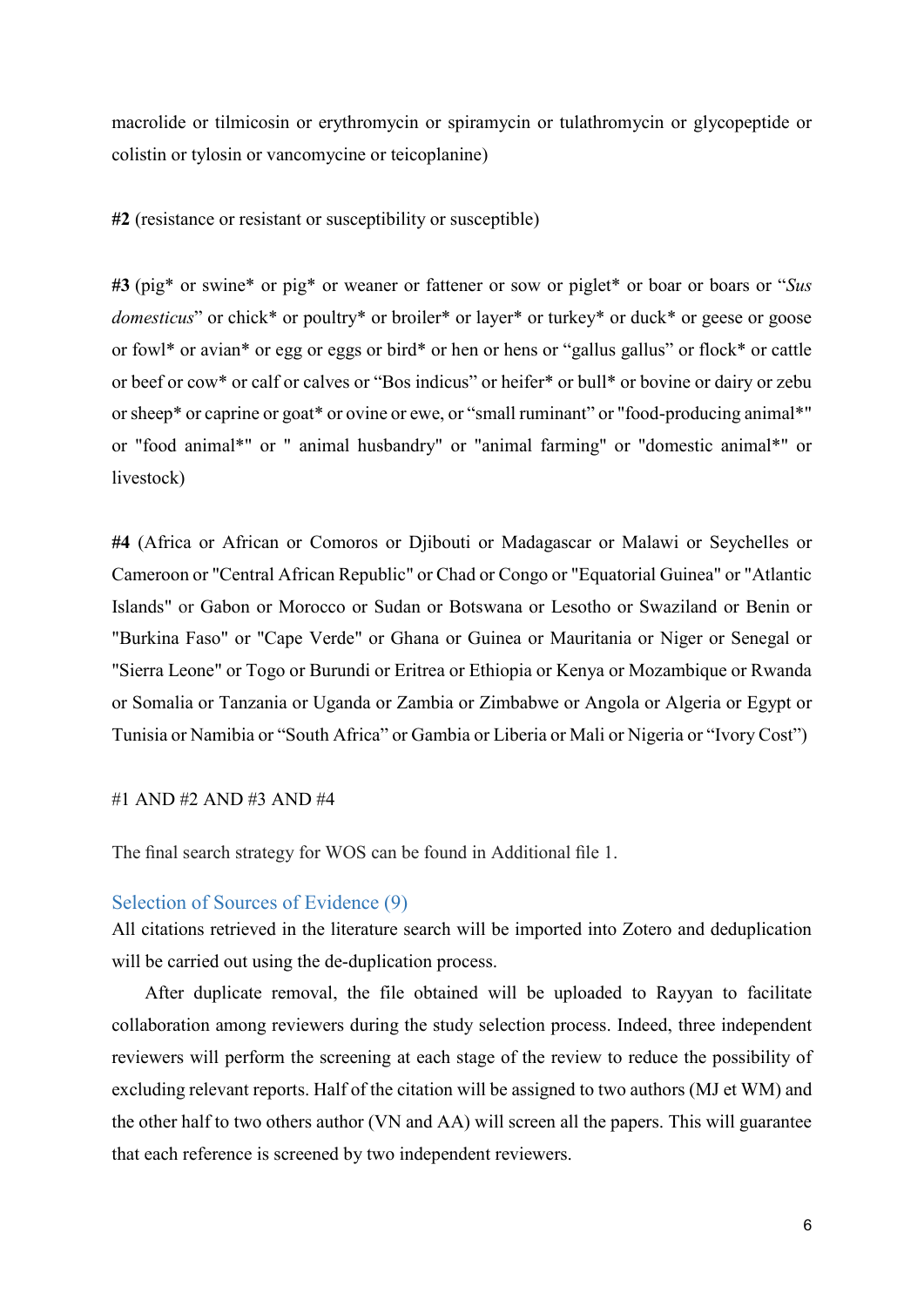The manusccripts will be screened in two independent stages. To increase consistency among reviewers, at each stage, the three reviewers will screen the first 20 publications, discuss and amend the results before beginning the screening process. This calibration exercise will enable discussion and solve disagreements before carrying out the full selection process (Windeyer *et al*., 2021).

In the first stage of the selection process all the reviewers will screen the titles and abstracts. Disagreements on study selection will be resolved by consensus and discussion with other reviewers if needed (Duffett *et al*., 2013).

Eligibility of studies will be assessed with the following questions:

- 1. Is the abstract of the study available? YES [INCLUDE], NO [EXCLUDE]
- 2. Does the study concern bacterial resistant to antibiotics? YES [INCLUDE], NO [EXCLUDE], UNCLEAR [INCLUDE]
- 3. Does the study concern at least one of the following species: poultry, cattle, pig, sheep, goat? YES [INCLUDE], NO [EXCLUDE], UNCLEAR [INCLUDE]
- 4. Is the study original research? YES [INCLUDE], NO [EXCLUDE], UNCLEAR [INCLUDE]
- 5. Does the study take place in at least one Africa country? YES [INCLUDE], NO [EXCLUDE] UNCLEAR [INCLUDE]

Full text screening will be performed for the papers that met the inclusion criteria in the first phase.

Eligibility of studies will be assessed with the following questions:

- 1. Is a full text available? YES [INCLUDE], NO [EXCLUDE]
- 2. Is the full text available in English or French? YES [INCLUDE], NO [EXCLUDE]
- 3. Does the sudy concerned at least one of these bacteria *Escherichia coli, Salmonella* spp, *Campylocater* spp, *Staphylococcus aureus; Enteroccocus* spp YES [INCLUDE], NO [EXCLUDE]
- 4. Does the study concern bacterial resistant to at least one HPCIAs? YES [INCLUDE], NO [EXCLUDE]

### Data Charting Process (10)

To ensure consistency across reviewers, reviewers will conduct a calibration exercise using five randomly selected papers before starting the data charting process. Two reviewers will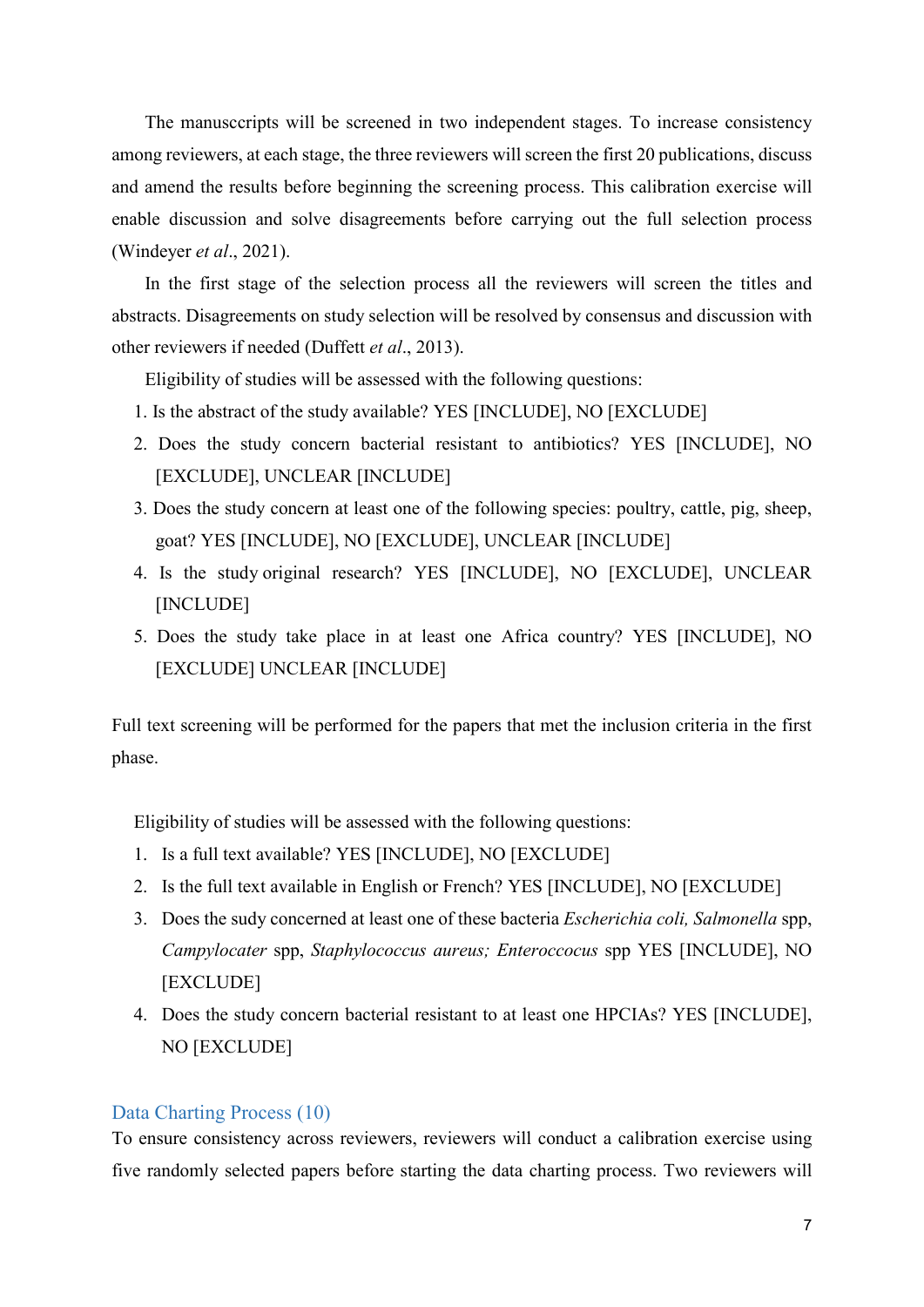independently extract data by using a pre-defined table created in Excel. This data-charting form will be jointly developed by all the authors. The two reviewers will independently chart the data, discuss the results and continuously update the data charting form in an iterative process (Lenzen *et al*., 2017). Disagreements for which a consensus cannot be found will be resolved by a third reviewer. Data extracted will include demographic information, methodology, and others details described below. We will contact study authors to resolve any uncertainties if necessary.

#### Data items (11)

Data to be extracted from eligible studies will include the following items:

#### *General information*

- First author
- Year of publication
- Duration of study

- Country of study (where the study was conducted). If not stated, contact study authors or use NA if the author didn't reply

- Sub-region of study (Eastern, Western, Northern, Middle and sub-Saharan Africa)
- Study design (cross-sectional, longitudinal study, etc.)

#### *Population data*

- Animal production type: level 1 (species), cattle, poultry, swine, sheep, goat, at least two species combined; level 2, beef cattle, dairy cattle, calves, heifers, broilers, layer chickens, turkeys, weaners, finishing pigs, adult pig/sows, etc.

- Number of farms or animals used in analysis
- Sampling point (farm, slaughterhouse, retail market, etc.)
- Sample type (faeces, meat, milk, blood, egg, etc.)
- Sample size
- Number of specimens collected

#### *Interest data*

- Antimicrobial susceptibility testing methodology

- Bacteria of interest (*Escherichia coli, Salmonella* spp, *Campylocater* spp, *Staphylococcus aureus; Enteroccocus* spp, etc.)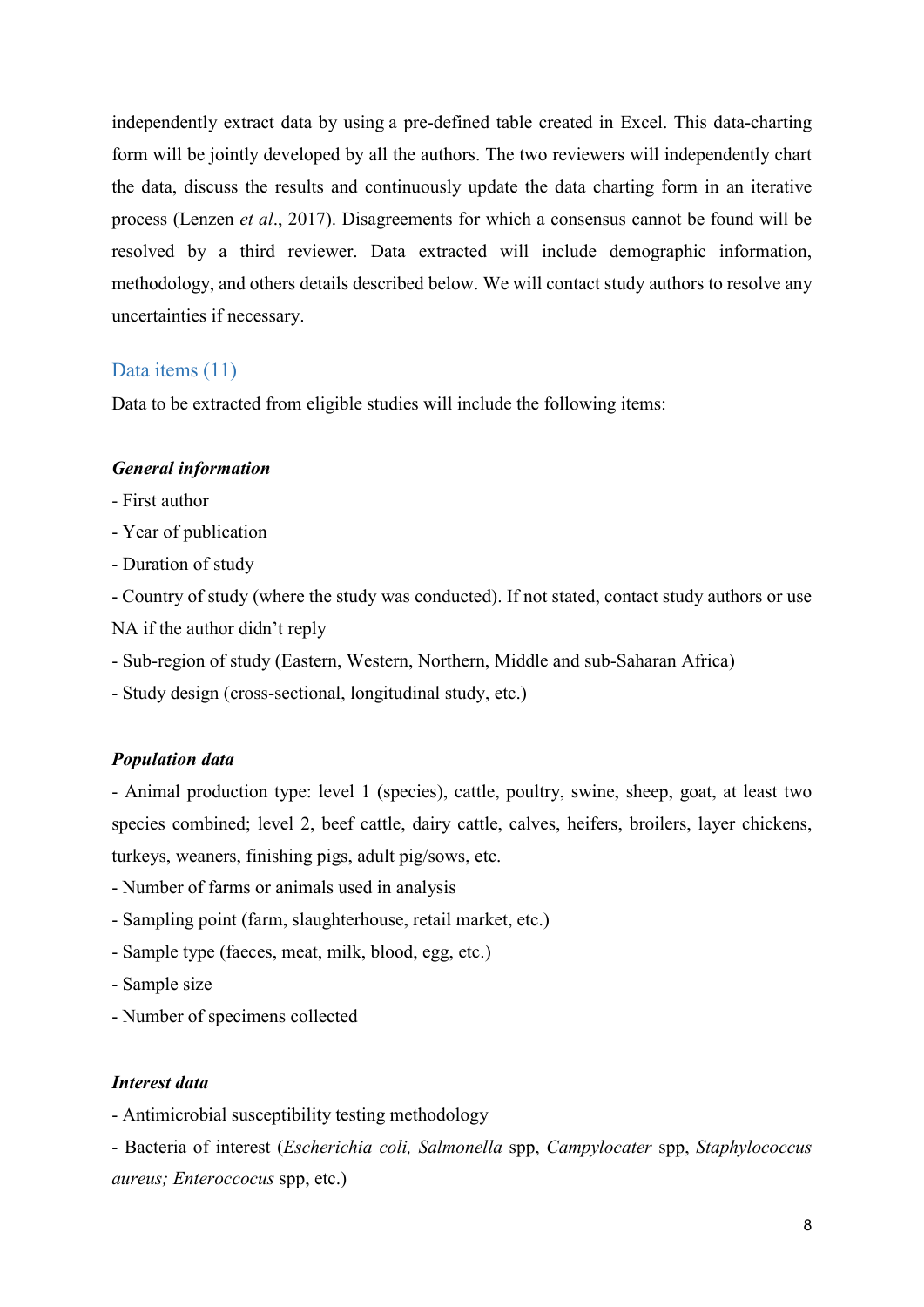- HPCIAs to which bacteria of interest are resistant
- Proportion of antibiotic-resistant bacteria
- AMR genes analyzed
- Methodology used for molecular analysis

It is important to note that intermediate-resistant samples will be recorded as resistant in this study (Ahmed *et al*., 2019).

## Synthesis of Results (12)

The results of the literature search will be reported, including numbers of citations screened, duplicates removed, and full-text documents screened. A flow diagram that details the reasons for exclusion at the full-text level of screening will also be provided. A narrative synthesis will be provided with information presented as text, diagrams, and maps. Tables to summarize and explain the characteristics, findings and research gaps of the included studies will also be used. Results expressed as a range of the proportion of resistance will be presented according to the country, sub-region, bacteria species, animal origin, resistance patterns, HPCIAs, virulence, etc. If not defined by the study, resistance to three or more antibiotics, frequently used in the primary reports, will be considered as multidrug resistance (MDR).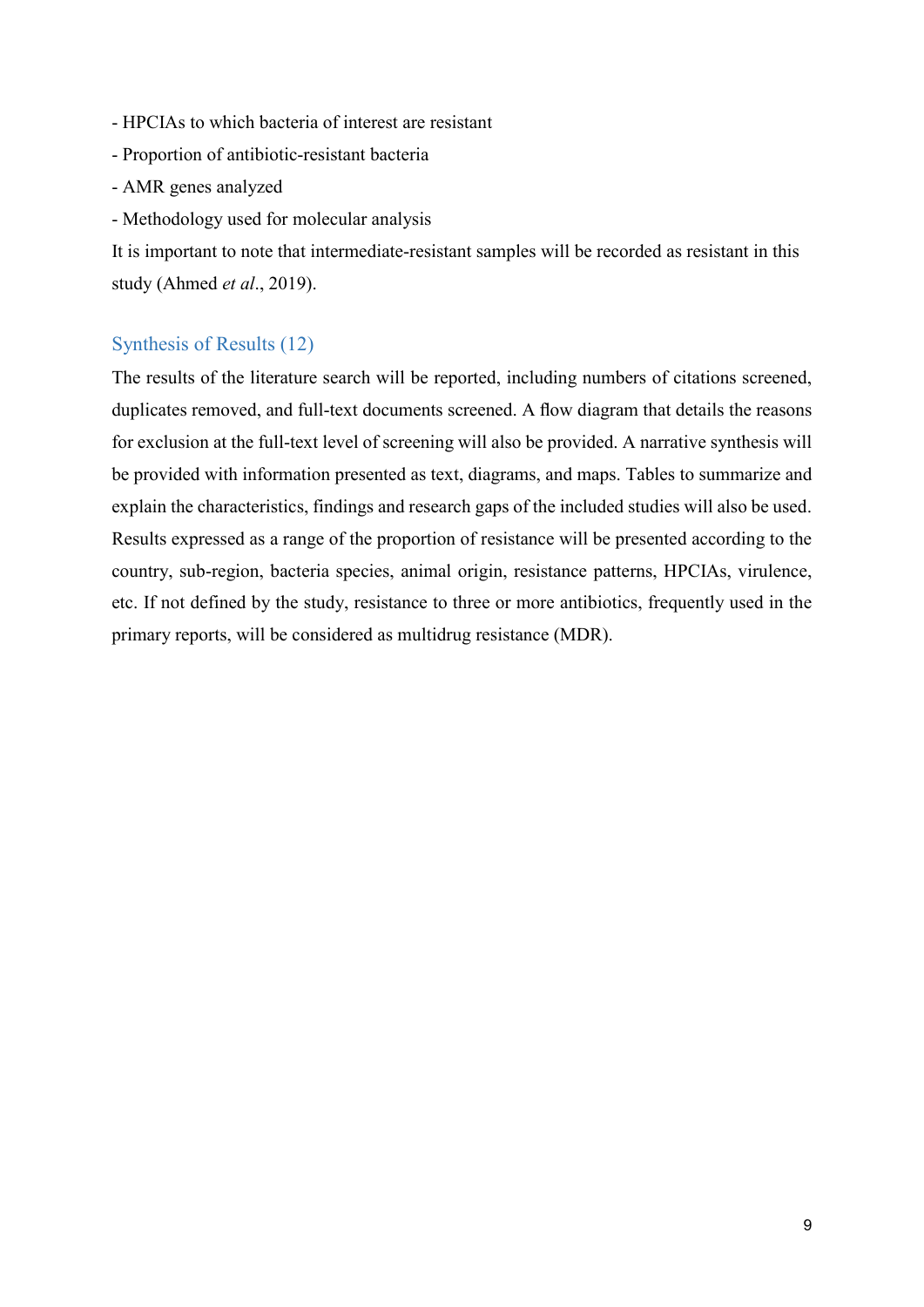#### References

- Ahmed, I., Rabbi, M. B., & Sultana, S. (2019). Antibiotic resistance in Bangladesh: A systematic review. *International Journal of Infectious Diseases, 80,* 54-61.
- Cuong, N. V., Padungtod, P., Thwaites, G., & Carrique-Mas, J. J. (2018). Antimicrobial usage in animal production: a review of the literature with a focus on low-and middle-income countries. *Antibiotics*, *7*(3), 75.
- De Oliveira, D. M., Forde, B. M., Kidd, T. J., Harris, P. N., Schembri, M. A., Beatson, S. A., ... & Walker, M. J. (2020). Antimicrobial resistance in ESKAPE pathogens. *Clinical microbiology reviews, 33*(3), e00181-19.
- Diana, A., Penasa, M., Santinello, M., Scali, F., Magni, E., Alborali, G. L., ... & De Marchi, M. (2021). Exploring potential risk factors of antimicrobial use in beef cattle. *Animal, 15*(2), 100091.
- Duffett, M., Choong, K., Hartling, L., Menon, K., Thabane, L., Cook, D. J. (2013). Randomized controlled trials in pediatric critical care: a scoping review. *Crit Care., 217*: R256.
- Dutra, M. C., Moreno, L. Z., Dias, R. A., & Moreno, A. M. (2021). Antimicrobial Use in Brazilian Swine Herds: Assessment of Use and Reduction Examples. *Microorganisms, 9*(4), 881.
- Elton, L., Thomason, M. J., Tembo, J., Velavan, T. P., Pallerla, S. R., Arruda, L. B., ... & McHugh, T. D. (2020). Antimicrobial resistance preparedness in sub-Saharan African countries. *Antimicrobial Resistance & Infection Control, 9*(1), 1-11.
- Food and Agriculture Organization of the United Nations. *FAOSTAT: Live Animals Data*. (2021). Available from: <http://www.fao.org/faostat/en/#data/QLAT> (Accessed 24 may 2021).
- Food and Drug Administration FDA Task Force on Antimicrobial Resistance: Key Recommendations and Report. Available online: http://fda.gov/downloads/ForConsumers/ConsumerUpdates/UCM143458.pdf (accessed on 30 November 2020).
- Kimera, Z. I., Mshana, S. E., Rweyemamu, M. M., Mboera, L. E., & Matee, M. I. (2020). Antimicrobial use and resistance in food-producing animals and the environment: an African perspective. *Antimicrobial Resistance & Infection Control*, *9*(1), 1-12.
- Kivumbi, M. T., Standley, C. J. (2021). Efforts to Identify and Combat Antimicrobial Resistance in Uganda: A Systematic Review. *Tropical Medicine and Infectious Disease*, *6*(2):86.
- Lenzen, S. A., Daniëls, R., van Bokhoven, M. A., van der Weijden, T., & Beurskens, A. (2017). Disentangling self-management goal setting and action planning: A scoping review. *PLoS One, 12*(11), e0188822.
- Moher, D., Shamseer, L., Clarke, M., Ghersi, D., Liberati, A., Petticrew, M., ... & Stewart, L. A. (2015). Preferred reporting items for systematic review and meta-analysis protocols (PRISMA-P) 2015 statement. *Systematic reviews, 4*(1), 1-9.
- Mouiche, M. M. M., Mazra, M., Moffo, F., Mpouam, S. E., Ngoujigne, A. I., Feussom, K. J. M., ... & Awah-Ndukum, J. (2018). Veterinary drugs market in Cameroon: regulations, organization and distribution channels. *Bulletin of Animal Health and Production in Africa*, *66*(3), 591-605.